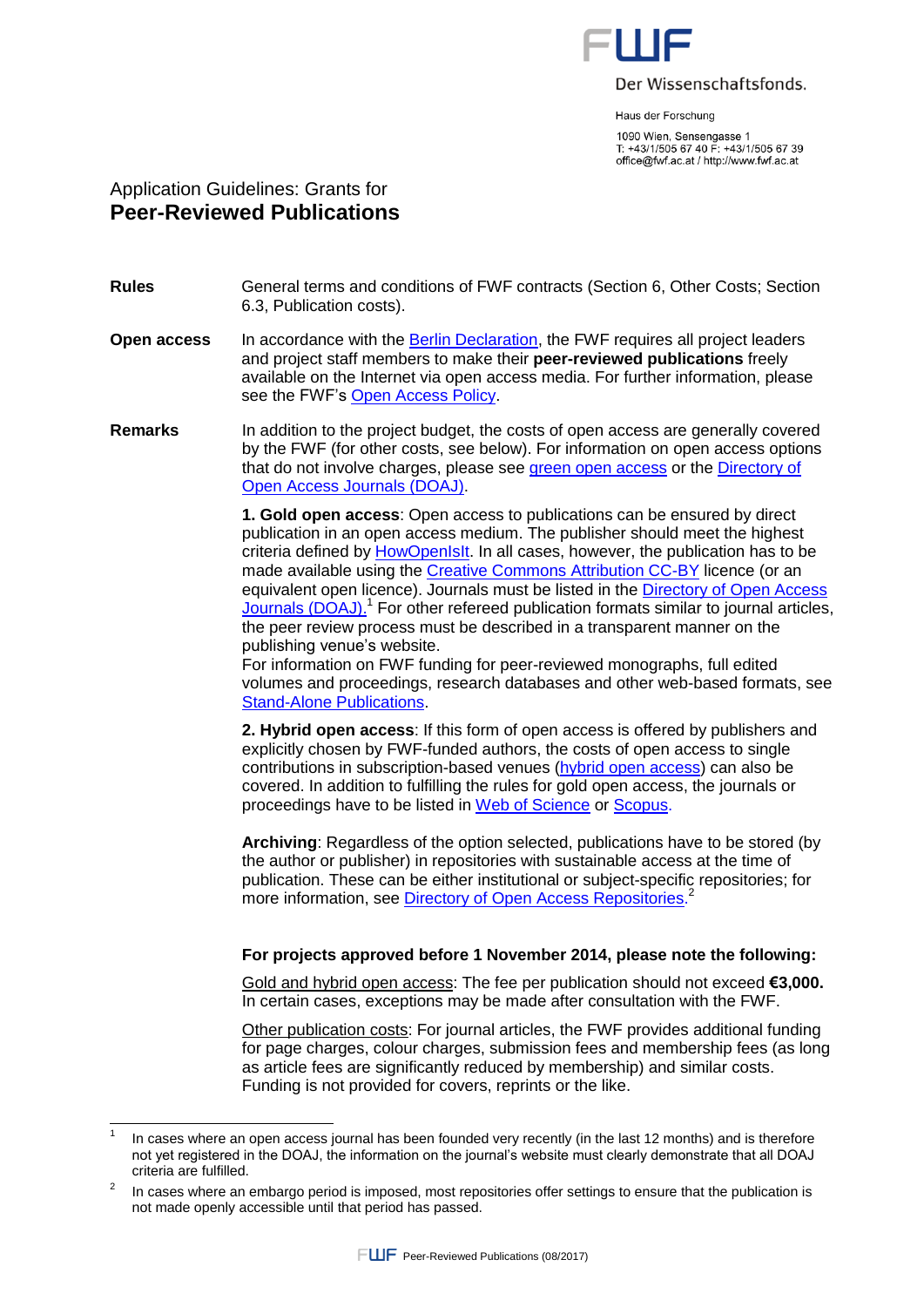

Der Wissenschaftsfonds.

Haus der Forschung

1090 Wien, Sensengasse 1 T: +43/1/505 67 40 F: +43/1/505 67 39 office@fwf.ac.at / http://www.fwf.ac.at

#### **For all projects approved after 1 November 2014, please note the following:**

Gold open access: The FWF covers a maximum of **€2,500** per publication in addition to the project budget. If the fees are higher, authors are encouraged to consider an alternative venue, to meet additional costs using the budget from an ongoing FWF project or to use other resources (e.g., cost sharing with co-authors) to cover the difference.

Hybrid open access: The FWF covers a maximum of **€1,500** per publication in addition to the project budget. If the fees are higher, authors are encouraged to consider an alternative venue or to choos[e green open access.](https://www.fwf.ac.at/en/research-funding/open-access-policy/) Alternatively, they should use the budget from an ongoing FWF project or other resources (e.g., cost sharing with co-authors) to cover the difference.

Other costs: For publications in subscription-based venues, additional costs that are not related to open access (e.g., page charges, colour charges, journal covers, reprints and membership fees) are **no longer eligible** for funding. Should publishers require such charges, authors are encouraged to consider an alternative venue or to use the budget from an ongoing FWF project or other resources. .

#### **For monographs, edited volumes and proceedings arising from projects approved before 30 November 2011, please note the following:**

Funding for monographs, complete edited volumes and proceedings is generally contingent on fulfilment of the open access obligation. Publication costs are reimbursed:

(a) for an electronic-only version of the publication (up to  $\epsilon$ 8,000);

(b) for identical electronic copies made available at the same time as the printed version (up to €8,000); or

(c) for identical electronic copies which are made available by the publisher no more than 12 months after the printed publication (up to  $\epsilon$ 6,000); publications must remain freely available on the Internet in PDF format (and possibly other formats) for at least five years.

The publisher must submit two non-anonymised peer reviews to the FWF. The FWF's rules for conflicts of interest also apply to reviews obtained by the publisher (see [http://www.fwf.ac.at/files/Entscheidung\\_Evaluation/fwf-decision-making](http://www.fwf.ac.at/files/Entscheidung_Evaluation/fwf-decision-making-procedure.pdf)[procedure.pdf](http://www.fwf.ac.at/files/Entscheidung_Evaluation/fwf-decision-making-procedure.pdf)).

If the publisher does not keep the document in its archive after the end of the fiveyear period, the author or editor has the right and the obligation to make an identical electronic copy freely available in a repository of his/her choice.

For the funding of complete edited volumes and proceedings for projects approved after 30 November 2011, see [Stand-Alone Publications.](https://www.fwf.ac.at/en/research-funding/fwf-programmes/stand-alone-publications/)